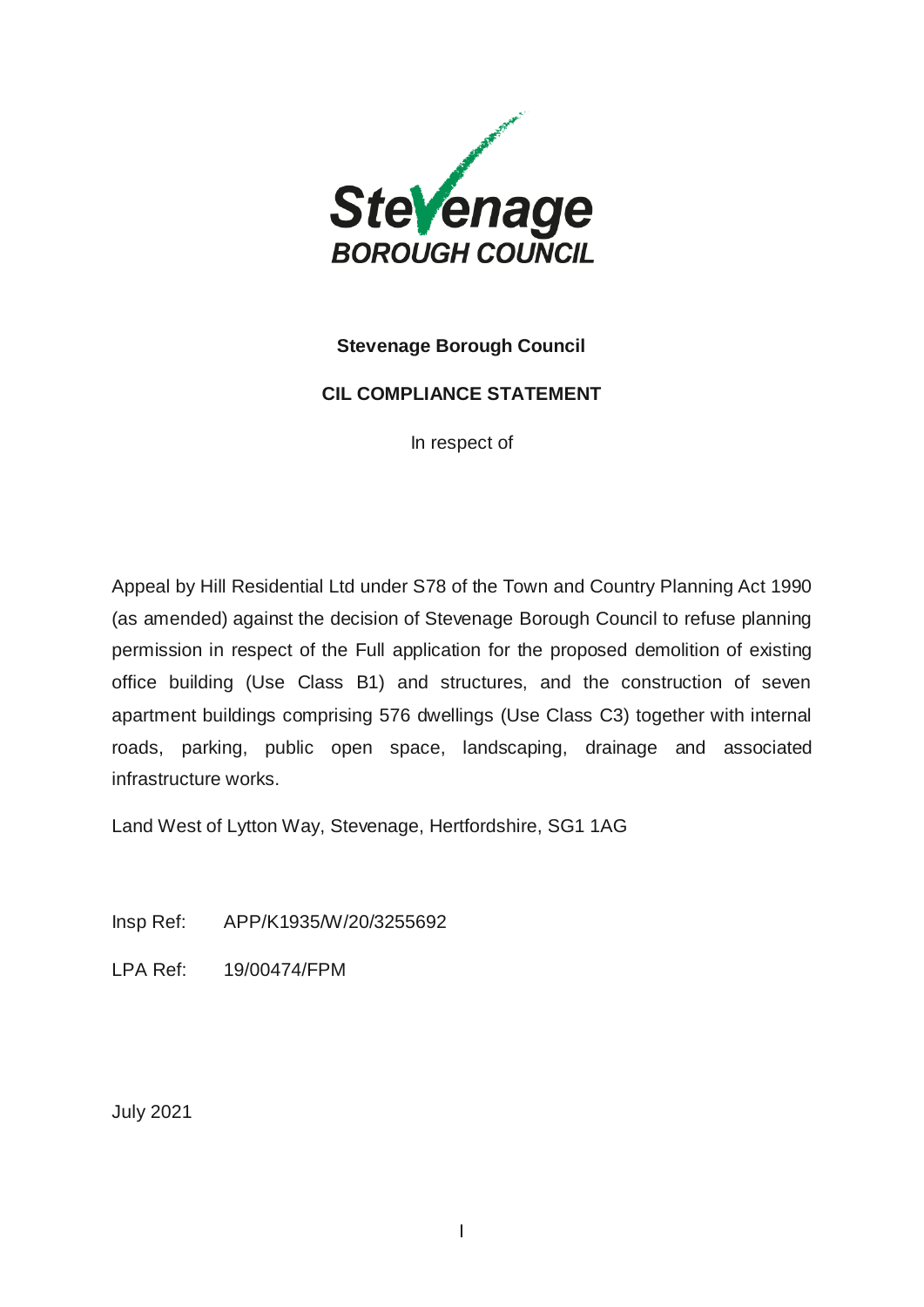# **1. Introduction**

- 1.1. Regulation 122 of the Community Infrastructure Levy Regulations 2010 (as amended) and paragraphs 54-57 of the National Planning Policy Framework set the tests for planning obligations, specifically that a planning obligation may only constitute a reasons for granting permission for the development if the obligation is:
	- Necessary to make the development acceptable in planning terms;
	- Directly related to the development; and
	- Fairly and reasonably related in scale and kind to the development.
- 1.2. The following information sets out the policy context and CIL Compliance to support the case that the planning obligations sought in respect of the appeal site for the following items meet the tests:
	- Primary Education £1,670,732 (the Council acknowledges that the applicant is proposing to either remove or reduce this figure to £907.676  $$ this CIL Compliance Statement seeks to justify the £1,670,732 figure)
	- Car Club (Hybrid Electric Vehicles) £22,547.33
	- Travel Plan monitoring £6,000
	- NHS GP Provision £81,538
	- Monitoring Fee £25,000 (£2,752.13 if no primary education fee is required)

# **2. Policy Context**

## **Stevenage Borough Local Plan (2019):**

- SP5: Infrastructure
- SP6 Sustainable Transport
- IT3: Infrastructure
- IT6: Sustainable Transport
- 2.1. Policy SP5 of the Local Plan states that the Council will grant permission where "*new development makes reasonable on-site provision, off-site provision or*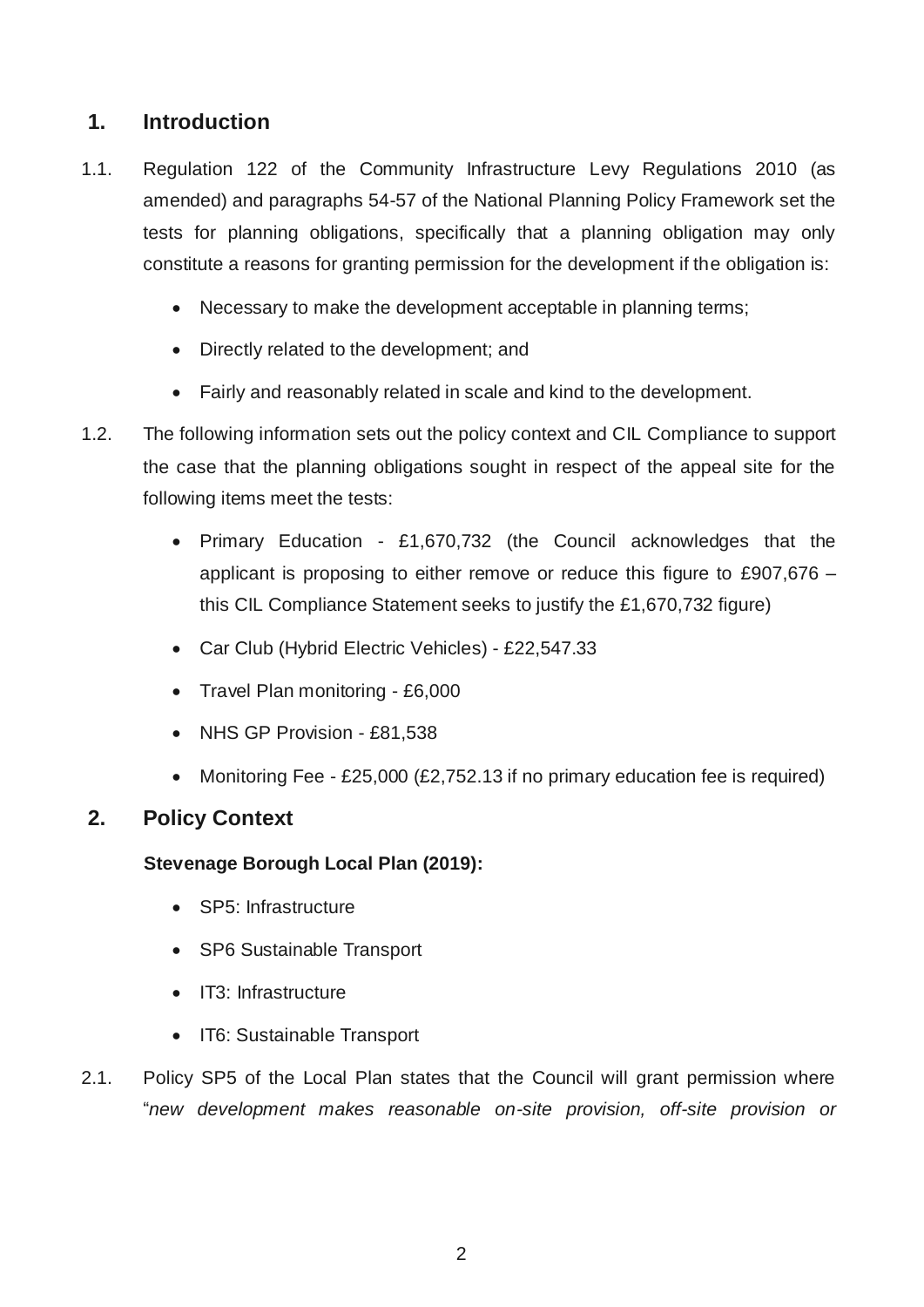*contributions towards (but not limited to) the following where relevant:…cycling and walking,…education,…health care facilities,…*". Paragraph 5.44 of the Local Plan goes on to say that "*Schemes which fail to make reasonable contributions will not be granted planning permission*.".

# **Stevenage Borough Developer Contributions Supplementary Planning Document (2021)**

2.2. Paragraph 4.5 states that "*For individual planning proposals, a decision will need to be made by the planning authority, with input from HCC, whether a proposed development causes an impact* [on HCC Services] *that requires direct mitigation. Where the need for mitigation is demonstrated, developer contributions will be sought*." Paragraph 5.3 adds that "*As a starting point for strategic sites, and likely*  for large windfall sites, it is expected that the Council will seek to secure developer *contributions towards…Affordable Housing, Primary Education, NHS GP Provision, Passenger transport, Travel Plans and Fire Hydrants.*". More detail is given on each of these items in subsequent chapters of the SPD.

### **Stevenage Borough Community Infrastructure Levy Charging Schedule (2020)**

- 2.3. Stevenage Borough Council adopted a CIL Charging Schedule in January 2020 and started implementing CIL on 1 April 2020. The Council identified an Infrastructure Funding Gap and demonstrated that CIL could help to reduce the gap.
- 2.4. Paragraph 5.1 of the Charging Schedule states "*CIL will not fully replace S106 obligations, they will work alongside one another. CIL is intended to provide infrastructure to support new development more generally and contributions are not tied to the location in which the development takes place, whereas S106 obligations are specifically required to make an individual planning application acceptable*."
- 2.5. The CIL CS contains several Charging Zones. The appeal site for West of Lytton Way is located in Zone 2: Everywhere Else and is subject to the following charges (subject to minor changes do to annual indexation):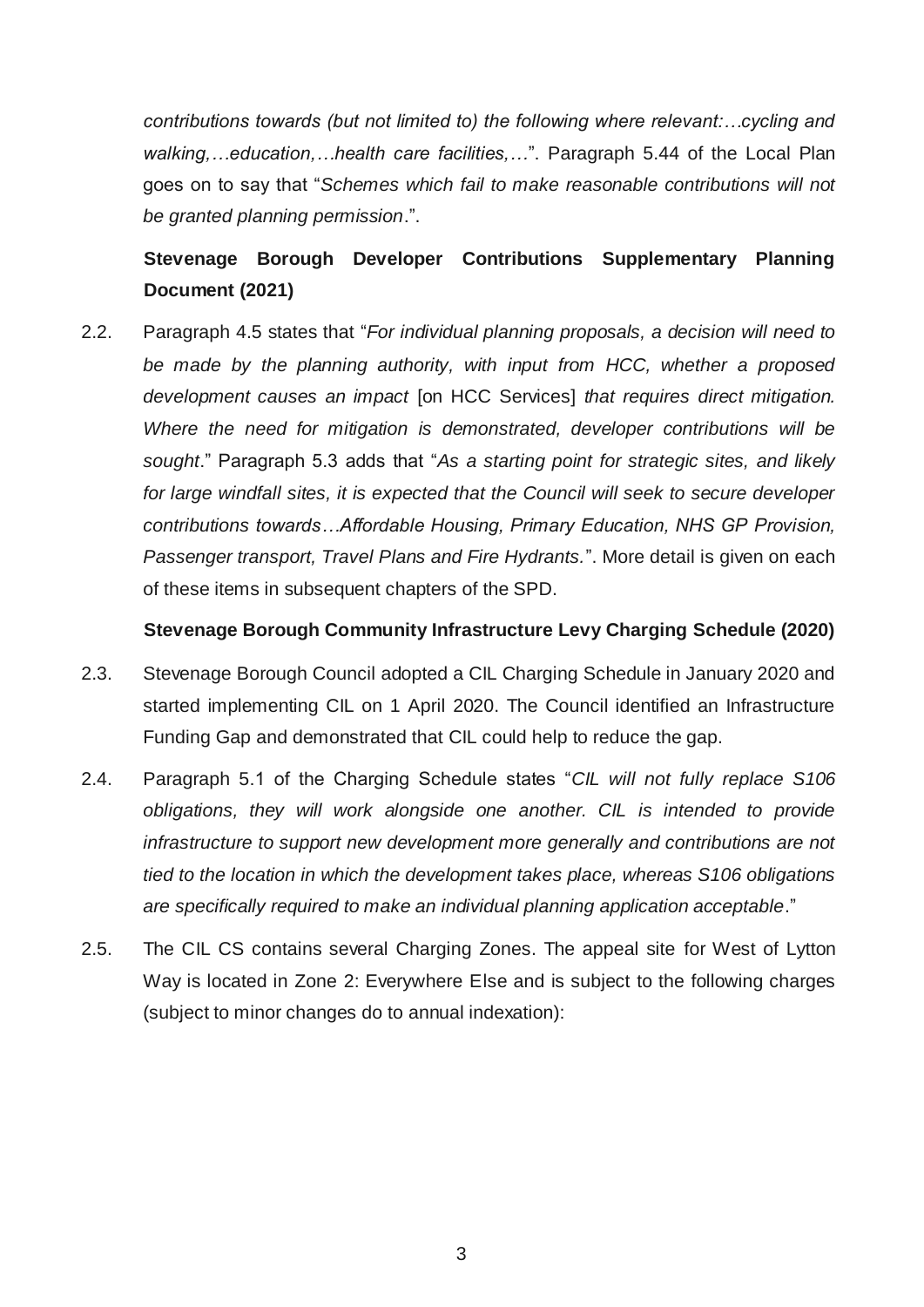| <b>Development Type</b>              | CIL rate (per square metre)                                                                                       |                         |  |  |
|--------------------------------------|-------------------------------------------------------------------------------------------------------------------|-------------------------|--|--|
|                                      | Zone 1: Stevenage Central,<br><b>Stevenage West urban</b><br>extension and North of<br><b>Stevenage Extension</b> | Zone 2: Everywhere else |  |  |
| Residential                          |                                                                                                                   |                         |  |  |
| <b>Market Housing</b>                | £40/m <sup>2</sup>                                                                                                | £100/ $m2$              |  |  |
| Sheltered housing <sup>(1)</sup>     | £100/ $m2$                                                                                                        |                         |  |  |
| Extracare housing <sup>(2)</sup>     | £40/m <sup>2</sup>                                                                                                |                         |  |  |
| Retail development                   | £60/m²                                                                                                            |                         |  |  |
| All other development <sup>(3)</sup> | £0/m <sup>2</sup>                                                                                                 |                         |  |  |

2.6. The September 2019 changes to the CIL Regulations have enabled Councils to take both S106 contributions and CIL payments for the same piece of infrastructure. Following the update in late 2019 the National Planning Policy Guidance says:

> *Authorities can choose to pool funding from different routes to fund the same infrastructure provided that authorities set out in infrastructure funding statements which infrastructure they expect to fund through the levy.*

This means that, subject to meeting the 3 tests set out in CIL regulation 122, charging authorities can use funds from both the levy and section 106 planning obligations to pay for the same piece of infrastructure regardless of how many planning obligations have already contributed towards an item of infrastructure."

2.7. This gives further certainty to Local Authorities that they can secure financial contributions through S106 agreements to mitigate site specific harm in addition to collecting CIL receipts to be spent more generally on infrastructure across the borough.

# **3. CIL Compliance**

# **PRIMARY EDUCATION**

- *a) Necessary to make the development acceptable in planning terms.*
- 3.1. There is a capacity constraint within the local education provision within ready access to this proposed site, such that there is insufficient spare capacity within the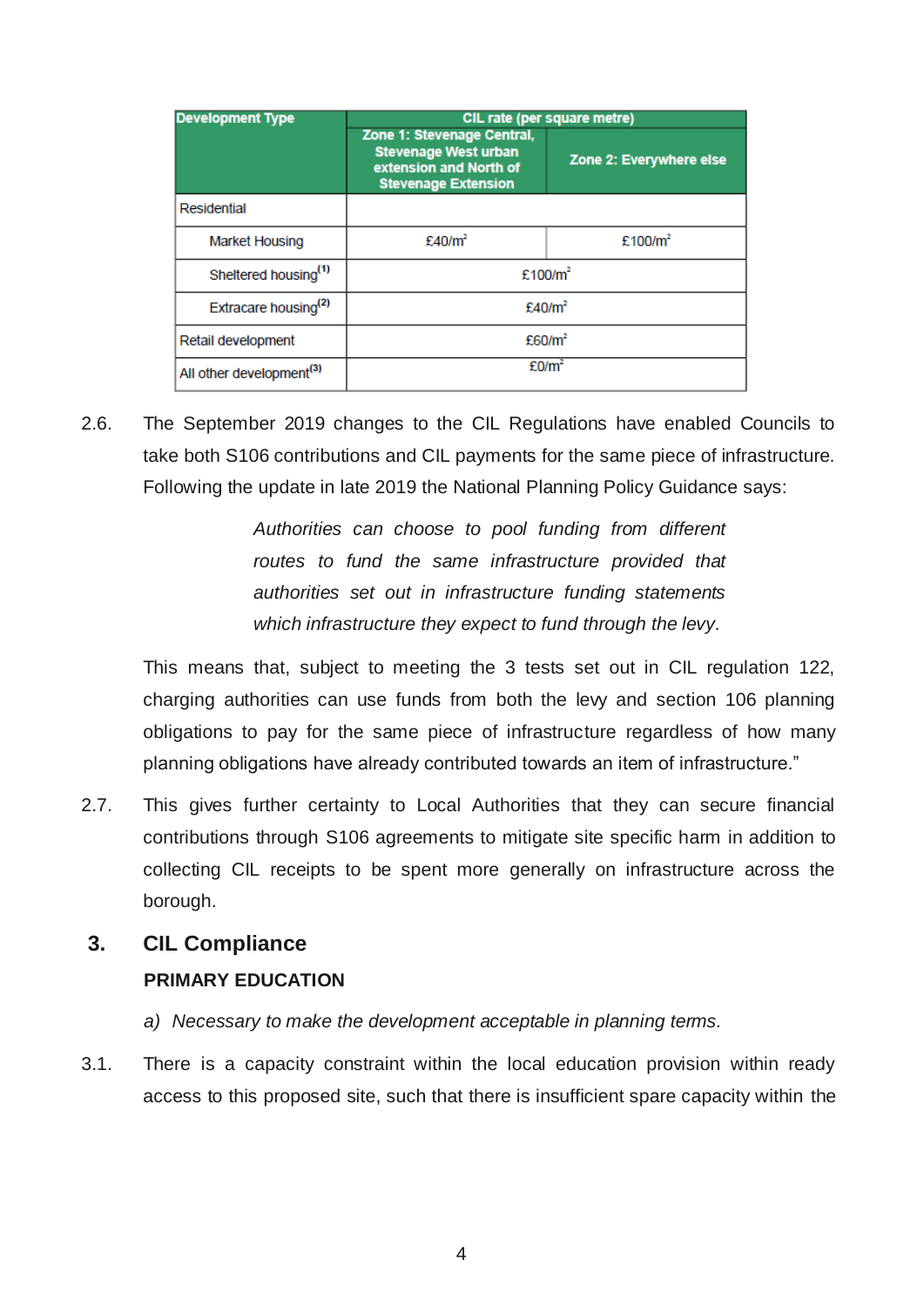schools close to the development site to mitigate the impact arising from the development.

3.2. Hertfordshire County Council forecasts primary education demand by Primary Planning Area (PPA). Stevenage is split into planning areas and the relevant planning area for the Land West of Lytton Way development site and the town centre area is 5.1 Stevenage North West, which has eleven primary schools (including two infant and junior schools).



3.3. The closest existing primary schools to the Land West of Lytton Way development site are Fairlands Primary School (0.5 mile walking distance), Letchmore Infants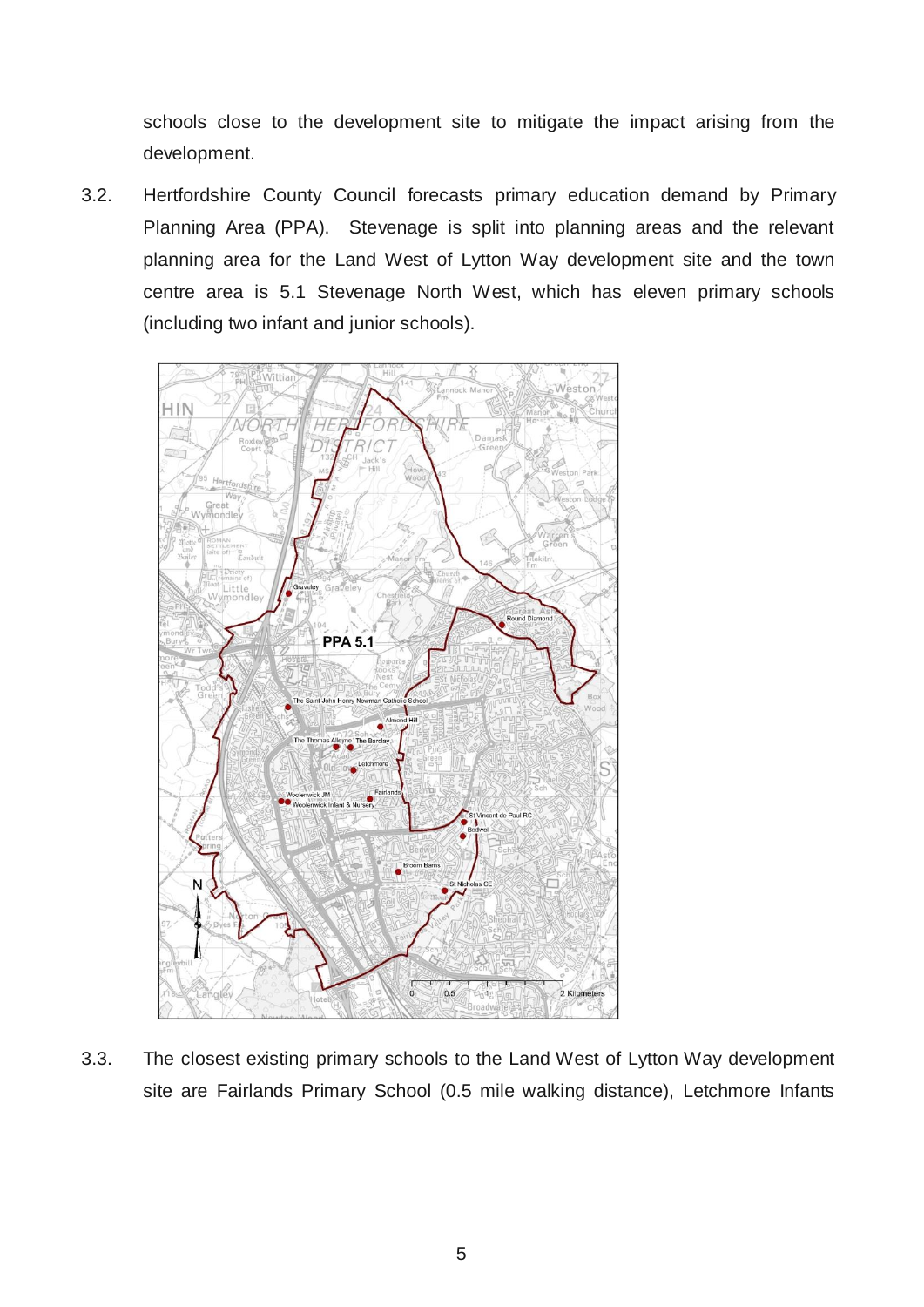School (0.6 mile walking distance), Woolenwick Infant and Junior School (0.7 mile walking distance) and Broom Barns Primary School (1 mile walking distance). Historically, all these schools have been full at Reception, although there is some space in Reception in this current academic year. When looking specifically at the Stevenage North West PPA, latest data of pre-school aged children obtained from GP registrations (Spring 2021 data) indicates more 0-4 year olds residing in this area than the number of reception places available.

|            |                                         | <b>Count of Pre-school aged cohort</b><br>and the year they would seek a<br><b>Reception place</b> |                 |         |         |
|------------|-----------------------------------------|----------------------------------------------------------------------------------------------------|-----------------|---------|---------|
| <b>PPA</b> | <b>Reception</b><br>places<br>available |                                                                                                    | 2021/22 2022/23 | 2023/24 | 2024/25 |
| 5.1        | 421                                     | 466                                                                                                | 444             | 461     | 445     |

- 3.4. It also shows that the existing numbers in each pre-school aged cohort are fairly consistent across the next four years; the population is not reducing in size and as such, additional yield from new housing will add further demand on places in the area.
- 3.5. The current pupil forecast (summer 2020/21) for the Stevenage North West PPA is shown below.

| 5.1            | <b>Stevenage North West</b>                      |                                       |                 |         |                 |         |         |         |         |         |
|----------------|--------------------------------------------------|---------------------------------------|-----------------|---------|-----------------|---------|---------|---------|---------|---------|
| School<br>Code | <b>School Name</b>                               | Places<br><b>Actuals</b><br>Available |                 |         | Forecast        |         |         |         |         |         |
|                |                                                  | 2020-21                               | 2017-18         | 2018-19 | 2019-20         | 2020-21 | 2020-21 | 2021-22 | 2022-23 | 2023-24 |
| 2109           | Letchmore Infants' and Nursery School            | 90                                    | 89              | 88      | 89              | 87      |         |         |         |         |
| 2110           | Fairlands Primary School                         | 90                                    | 85              | 88      | 90              | 76      |         |         |         |         |
| 2169           | Broom Barns Community Primary School             | 30                                    | 30 <sup>2</sup> | 29      | 30 <sup>1</sup> | 30      |         |         |         |         |
| 2188           | Bedwell Primary School                           | 45                                    | 33              | 25      | 29              | 29      |         |         |         |         |
| 2406           | Woolenwick Infant and Nursery School             | 60                                    | 60              | 60      | 59              | 60      |         |         |         |         |
| 3018           | <b>Graveley Primary School</b>                   | 16                                    | 8               | 16      | 16              | 10      |         |         |         |         |
| 3369           | St Nicholas CofE (VA) Primary School and Nursery | 30                                    | 27              | 30      | 30              | 29      |         |         |         |         |
| 3977           | Saint Vincent de Paul Catholic Primary School    | 60                                    | 58              | 55      | 59              | 57      |         |         |         |         |
|                | <b>Total Year R Pupil Demand</b>                 |                                       | 390             | 391     | 402             | 378     | 388     | 388     | 390     | 377     |
|                |                                                  |                                       |                 |         |                 |         |         |         |         |         |
|                | <b>Total Year R Places Available</b>             | 421                                   |                 |         |                 |         | 421     | 421     | 421     | 421     |
|                | Surplus or Shortage of Year R Places (No.)       |                                       |                 |         |                 |         | 33      | 33      | 31      | 44      |
|                | Surplus or Shortage of Year R Places (%)         |                                       |                 |         |                 |         | 7.8%    | 7.8%    | 7.4%    | 10.5%   |
|                | Surplus or Shortage of Year R Places (FE)        |                                       |                 |         |                 |         | 1.1     | 1.1     | 1.0     | 1.5     |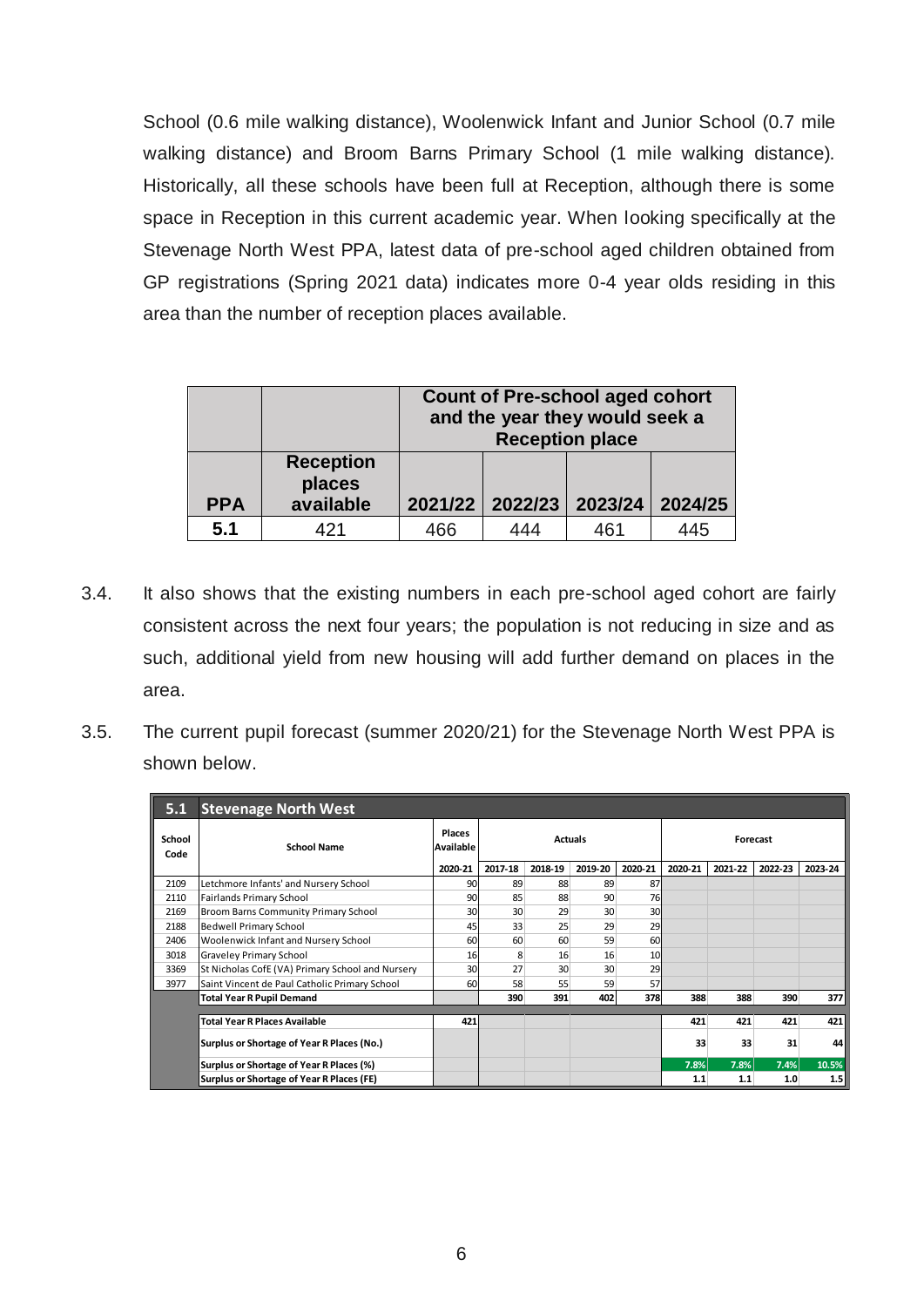- 3.6. The forecast above shows surplus capacity of between 7% and 10%. Fluctuations in demand are expected as the population ebbs and flows, and the county council would always plan for a small level of surplus to allow for both these fluctuations in demand and parental preference. Not all unfilled school places should be considered "surplus". The National Audit Office recognises that some spare school capacity is necessary to provide some flexibility for parental preference. The 2013 National Audit Office report Capital Funding for New School Places confirms that the Department for Education (DfE) considers it "reasonable for authorities to aim for between 5 and 10 per cent primary surplus to allow them some opportunity to respond to parental choice" (paragraph 1.17) and that 5% is "the bare minimum needed for authorities to meet their statutory duty with operational flexibility, while enabling parents to have some choice of schools" (paragraph 1.16).
- 3.7. Whilst the forecast does demonstrate a limited surplus of places forecast within the Stevenage North West PPA, this forecast demand does not take account of the full level of housing growth proposed within the Stevenage Borough Council Local Plan beyond immediate new development.
- 3.8. The primary forecasts are based on actual children and therefore only project four years into the future. These forecasts are informed by the numbers of pre-school aged children registered with GP surgeries as living in the area and take account of historic migration patterns. They also take account of an assumed pupil yield arising from new housing anticipated to be approved and built and occupied within the forecast timeframe. As a result, they do not capture in full the significant scale of proposed or planned housing growth beyond this period or the anticipated pupil demand from it.
- 3.9. A total of 1,268 new dwellings are included in the PPA 5.1, within the summer term 2020 primary forecast, assumed to be built out and occupied by 2025. The following proposed housing sites are included within the current primary forecast:

| Proposed housing development included in<br>Summer 2020 primary forecast in 5.1 PPA | <b>Number of dwellings</b> |
|-------------------------------------------------------------------------------------|----------------------------|
| Park Place (17/00846/FP)                                                            |                            |
| Matalan (14/00559/OPM)                                                              | 526                        |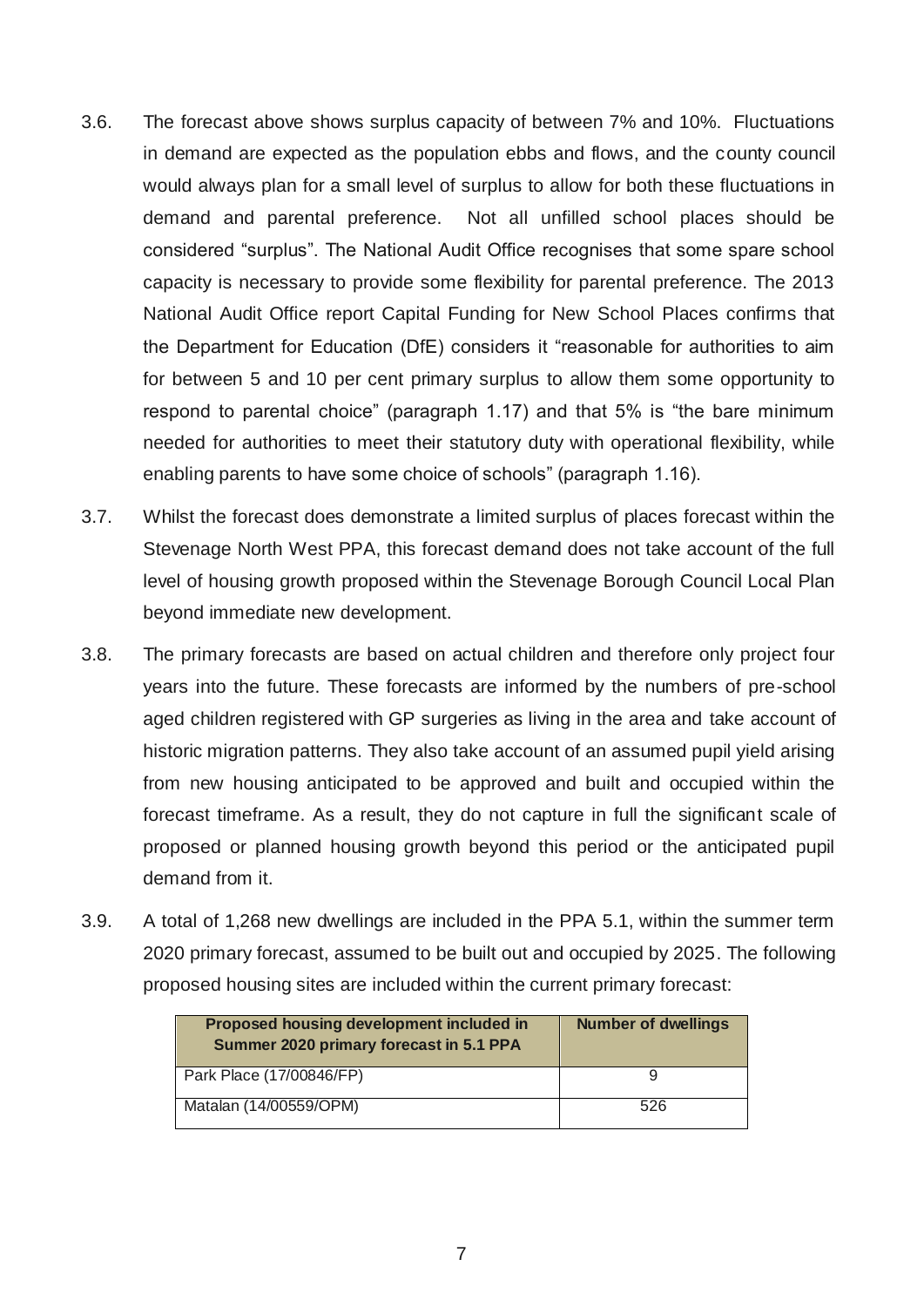| Six Hills House (16/00482/FPM)                 | 64    |
|------------------------------------------------|-------|
| 85-103 Queensway (18/00393/CPA)                | 2     |
| 85-103 Queensway (18/00390/FP)                 | 8     |
| 85-103 Queensway (18/00386/CPA)                | 11    |
| 85-103 Queensway (18/00268/FPM)                | 94    |
| Land North of Stevenage                        | 160   |
| Land west of North Road                        | 30    |
| Longfield Fire & Rescue service (12/00547/OPM) | 95    |
| Town Centre Stevenage (07/00810/OP)            | 120   |
| Other single or small developments (total)     | 149   |
| <b>TOTAL</b>                                   | 1,268 |

3.10. There are circa 5,000 new homes proposed in the immediate area local to the Land West of Lytton Way development. The table below includes known new development sites with planning permission, current planning applications as well as proposed site allocations.

| <b>Site name</b>                                        | <b>Number of dwellings</b> |
|---------------------------------------------------------|----------------------------|
| Sites with planning permission granted                  |                            |
| Park Place (16/00511/FPM)                               | 202                        |
| Matalan (14/00559/OPM)*                                 | 526                        |
| Six Hills House (16/00482/FPM)*                         | 64                         |
| 85-103 Queensway (18/00268/FPM)*                        | 94                         |
| 7 The Forum (19/00647/FPM)** excl. studio flats         | 249                        |
| SG1 (19/00743/FPM) <sup>**</sup> excl. BtR/studio flats | 1,470                      |
| Sites with planning application submitted               |                            |
| Kings Court, London Road (19/00684/FPM)                 | 71                         |
| Land West of Lytton Way / ICON (19/00474/FPM)           | 556                        |
| Maxwell Road (19/00062/OPM)                             | 88                         |
| No planning application submitted as yet                |                            |
| Marshgate Car Park (19/00540/PREAPP)                    | 300                        |
| 77 - 83 Queensway (19/00546/PreApp)                     | 96                         |
| 60a-80 Queensway (pre-app)                              | 40                         |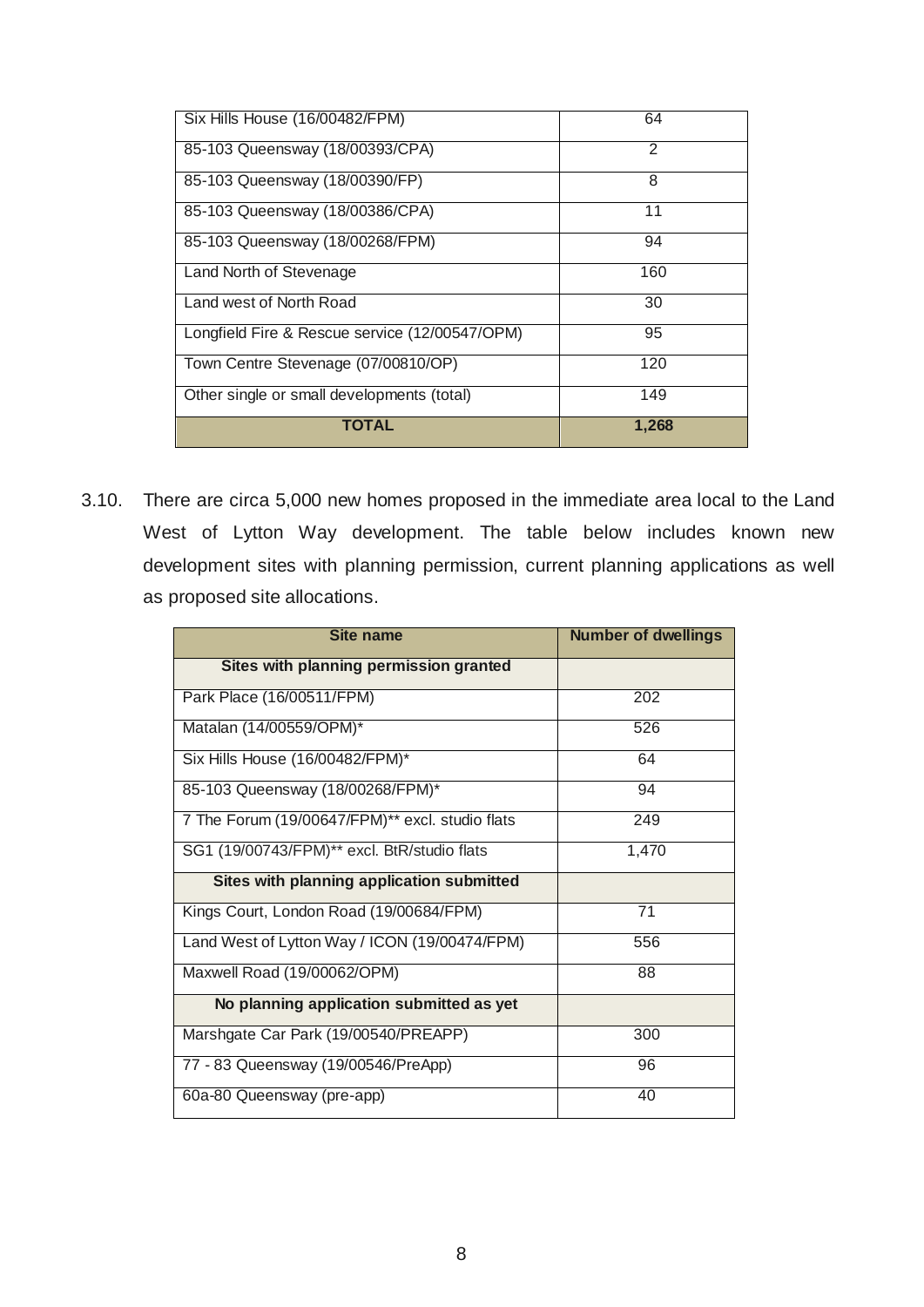| Stevenage Central (Leisure Park) Local Plan<br>allocation | 1,000 |
|-----------------------------------------------------------|-------|
| 11 The Forum (pre-app)                                    | 196   |
| Brent Court (pre-app)                                     | 78    |
| <b>TOTAL</b>                                              | 5,030 |

*\* Included in HCC's primary pupil forecast (summer 2020)*

\**\* Subject to completion of a S106 Legal Agreement*

- 3.11. Only three developments within the table above are included in the primary pupil forecasts (Matalan (14/00559/OPM), Six Hills House (16/00482/FPM), 85-103 Queensway (18/00268/FPM)). None of the additional pupil yield from other development is taken account of within the primary forecasts. This scale of new housing from over 5,000 new dwellings is anticipated to yield cumulatively over 2.5 forms of entry (fe) of additional demand for primary school places. This level of anticipated demand cannot be accommodated within the current surplus available places in the existing schools and therefore additional capacity is required to ensure every child is able to access a local school place.
- 3.12. The closest existing primary schools to the development at Land West of Lytton Way (i.e. those described at paragraph 3.3 above) are full or have little spare capacity and cannot be relied upon to meet the pupil yield arising from all the new housing proposed in and around Stevenage town centre.
- 3.13. Based on forecast impact and insufficient spare capacity within the schools the failure to mitigate against the yield arising from the development at Land West of Lytton Way would result in a detrimental impact on education provision in this area such that it would be contrary to Policy SP5 'Infrastructure' and Policy IT3: 'Infrastructure' of the adopted Stevenage Borough Council Local Plan 2011-2031 (adopted May 2019).
- 3.14. Through the robust process of analysing the capacity of primary schools close to the development and the fact that there is insufficient spare capacity to mitigate the level of children arising from this development Hertfordshire County Council has clearly demonstrated that the primary education contribution is **necessary to make the development acceptable in planning terms**.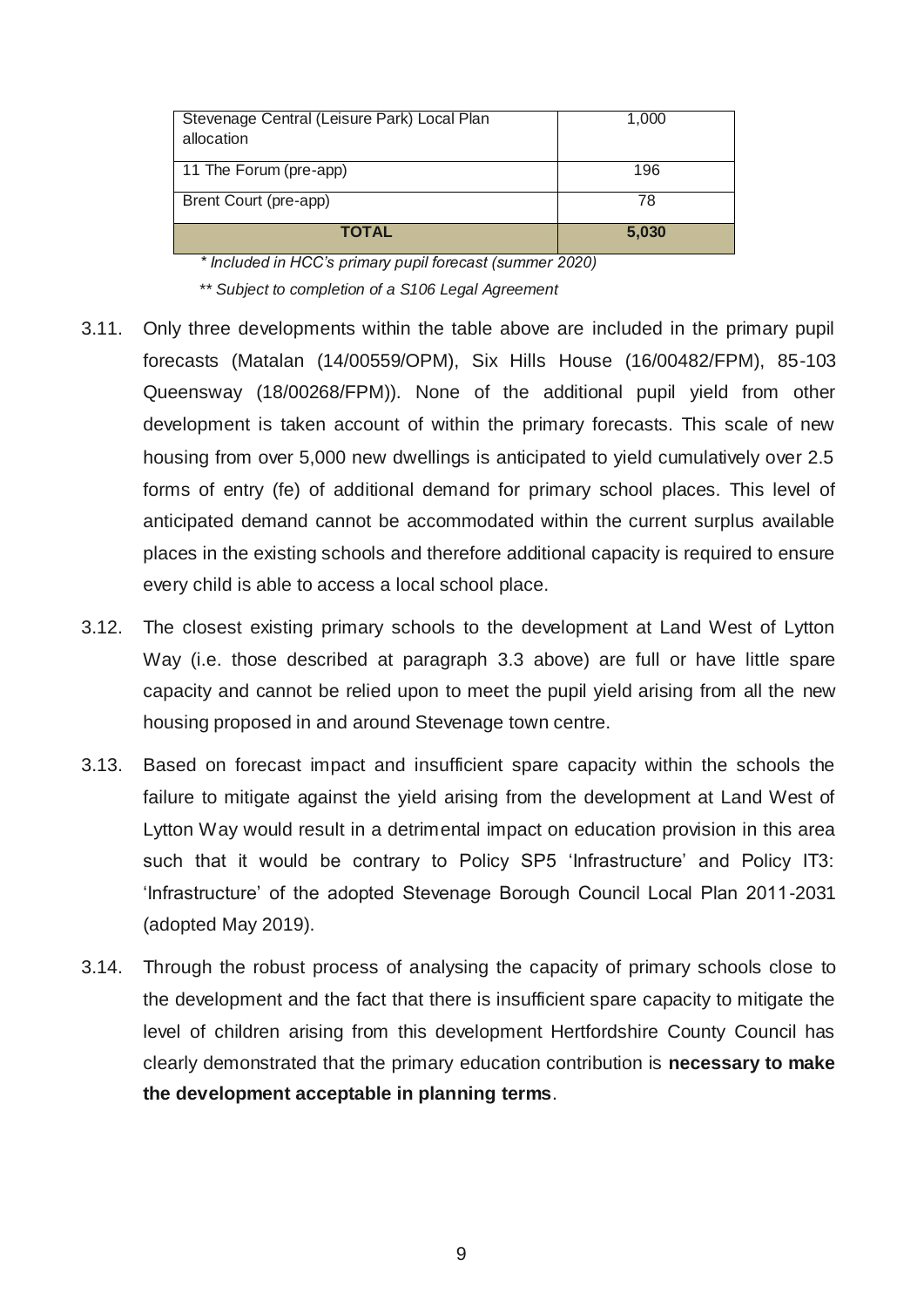*b) Directly related to the development*

3.15. Hertfordshire County Council's strategy to mitigate the additional pupil demand arising from the new developments in the area, including the development at Land West of Lytton Way, is to establish a new 2fe primary school within Stevenage town centre. The requirement for this school, and the need for it to serve the wider Stevenage town centre area is set out within Policy TC2: 'Southgate Park Major Opportunity Area' of the adopted Stevenage Borough Council Local Plan (adopted May 2019). Policy TC2 states:

> *"Within the Southgate Park Major Opportunity Area, as defined on the Policies map, planning permission will be granted for:*

*e. A new primary school on the Eastgate car park"*

3.16. Furthermore, paragraph 7.26 of the adopted Stevenage Borough Council Local Plan (adopted May 2019) states that the purpose of this new primary school is to mitigate the additional growth within Stevenage town centre and the wider area:

> *"A new primary school, in a suitable urban (as opposed to edge-of-town) form, will be located on the Borough Council's current Southgate car park to serve the needs not only of the new Southgate Park residents but also of the larger new residential community proposed in and around Stevenage Central."*

- 3.17. The development at Land West of Lytton Way is approximately 0.8 mile walking distance from the site for the new primary school. It is therefore a reasonable mitigation project to apply to the development at Land West of Lytton Way and the primary education contributions which are sought.
- 3.18. The mitigation project for this development is the proposed new 2fe primary school in Stevenage town centre, the requirement for which is set out within Policy TC2: 'Southgate Park Major Opportunity Area' of the adopted Stevenage Borough Council Local Plan (adopted May 2019). At approximately 0.8 mile walking distance, the site for the new primary school is close to the development at Land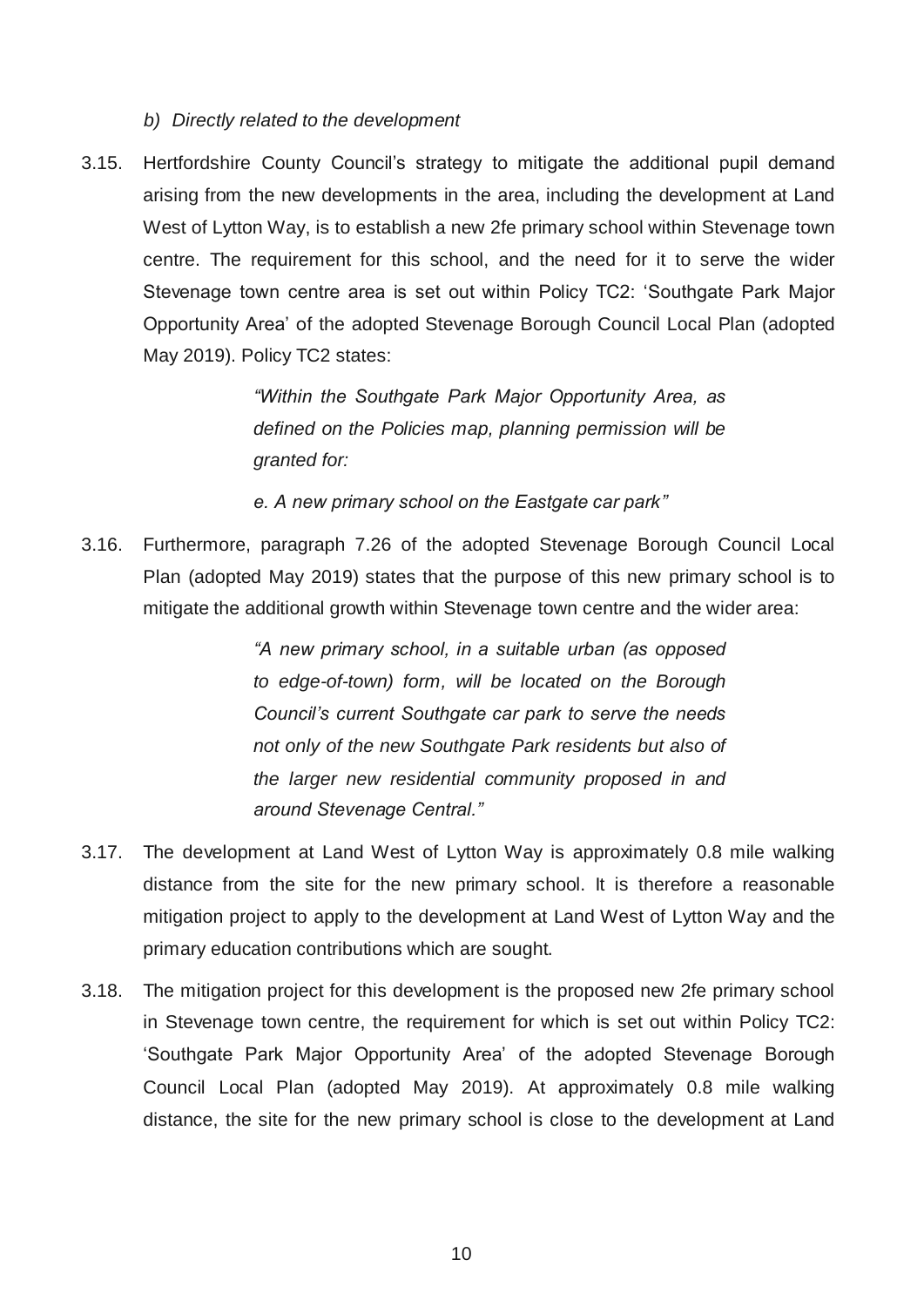West of Lytton Way and therefore, through allocating the primary education contribution to this project, Hertfordshire County Council has demonstrated that use of the primary education contribution is on a mitigation project which is **directly related to the development**.

*c) fairly and reasonably related in scale and kind to the development*

- 3.19. A primary education contribution of £1,670,732 is sought from the Land West of Lytton Way development. This is fairly and reasonably related in scale and kind to the development for the following reasons.
- 3.20. In order to calculate the primary education contribution, firstly, the level of primary education yield needs to be established, for which Hertfordshire County Council has developed a 2011 census-based model (known as the Hertfordshire Demographic Model). Development specific outputs from the Hertfordshire Demographic Model are further controlled to on-the ground development average mainstream pupil yield observations. This is based on recent and substantial pupil yield administrative census information which provides a robust data set and is as advised in paragraph 8 of the Department for Education (DfE) guidance (Securing developer contributions for education, November 2019):

*"Pupil yield factors should be based on up-to-date evidence from recent local housing developments, so you can forecast the education needs for each phase and type of education provision arising from new development."*

- 3.21. Applying the Hertfordshire Demographic Model to the Land West of Lytton Way development results in a primary education yield of 0.36FE being calculated to arise from this development.
- 3.22. The DfE guidance (Securing developer contributions for education, November 2019) is clear that when calculating the cost of education provision the assumed cost of mainstream school places should be based on the national average costs published in the DfE school place scorecards (paragraph 15 of Securing developer contributions for education, November 2019):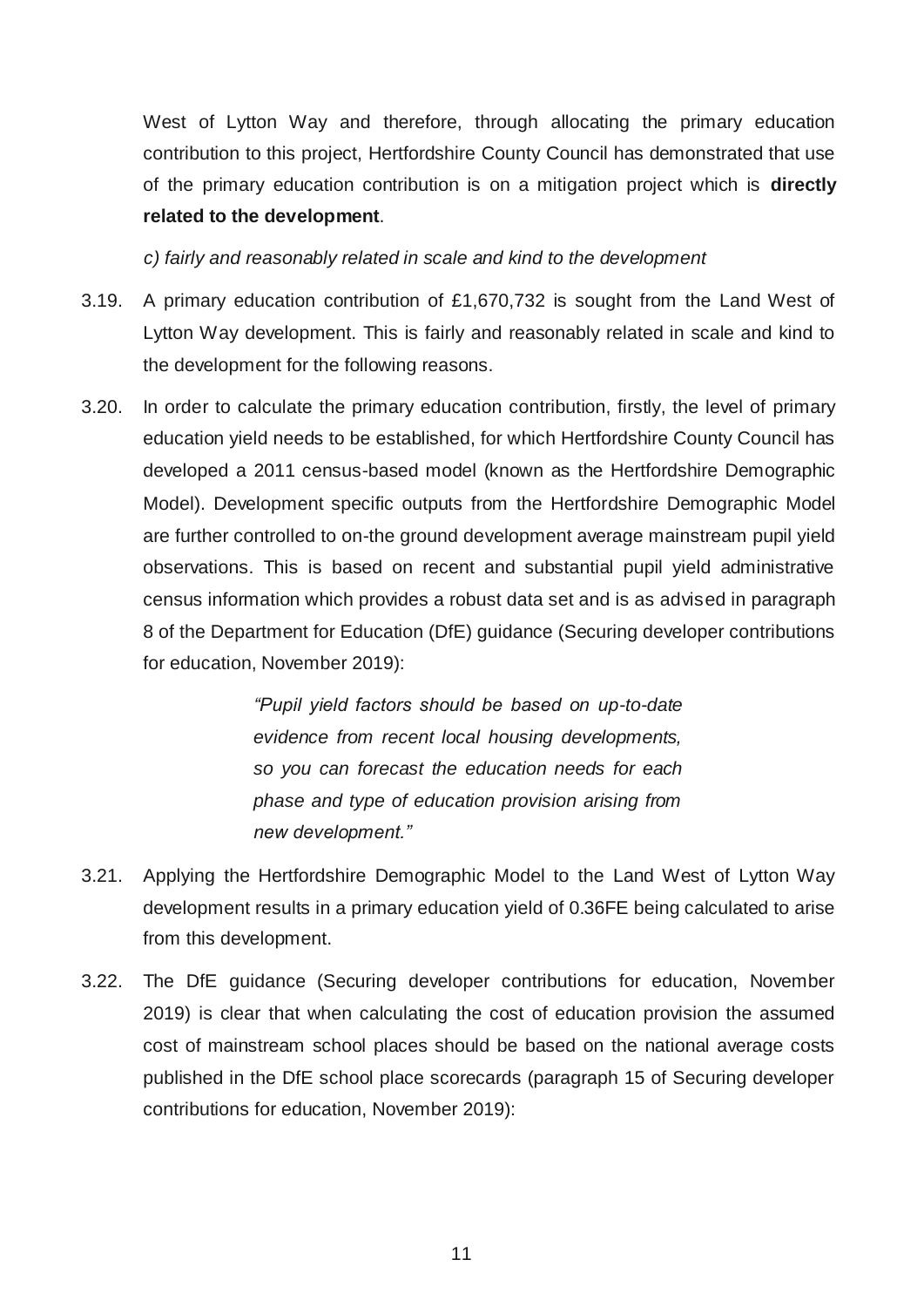*"We advise that you base the assumed cost of mainstream school places on national average costs published in the DfE school place scorecards."*

- 3.23. Therefore, when calculating financial contributions towards the provision of new schools Hertfordshire County Council utilises the DfE scorecard costs.
- 3.24. Based on the, current, 2019 DfE Scorecard the cost of a new 2fe primary school (including nursery provision) is £9,228,600 (based on costs as of 1Q2020). This cost is based on 450 places available at a new 2fe primary school multiplied by the £20,508 cost per place for a new primary school as set out in the DfE Scorecard.
- 3.25. 0.36FE (primary yield arising from the Land West of Lytton Way development) is 18% of the capacity of a new 2fe primary school (0.36FE/2FE). Therefore, the primary education contribution (which includes the cost of nursery provision at the new primary school) which is sought from this development is £1,661,148 (£9,228,600 x 18%). This is based on costs as of 1Q2020 (BCIS All in TPI) so indexation will need to be applied from this date.
- 3.26. Furthermore, it is recognised that although the land for the primary school is part of the SG1 development site (planning permission 19/00743/FPM), the need for the school also arises from other development sites in the area, which includes the development at Land West of Lytton Way. The preferred approach is for the primary education contributions paid by the other sites in the area to be increased by the relative % of the primary school land costs. Therefore, it is reasonable that proportionate land costs are also applied to the primary education contribution sought from this development. This results in an additional contribution of **£9,584**.
- 3.27. Therefore, the total financial contribution request for primary education mitigation sought from this development is **£1,670,732** (£1,661,148 + £9,584) (based on costs as of 1Q2020 – BCIS All in TPI, indexation to be applied).
- 3.28. Through the application of the up to date DfE scorecard costs and use of the Hertfordshire Demographic Model to ensure that the contribution is proportionate to the level of impact arising from the development, HCC has demonstrated that the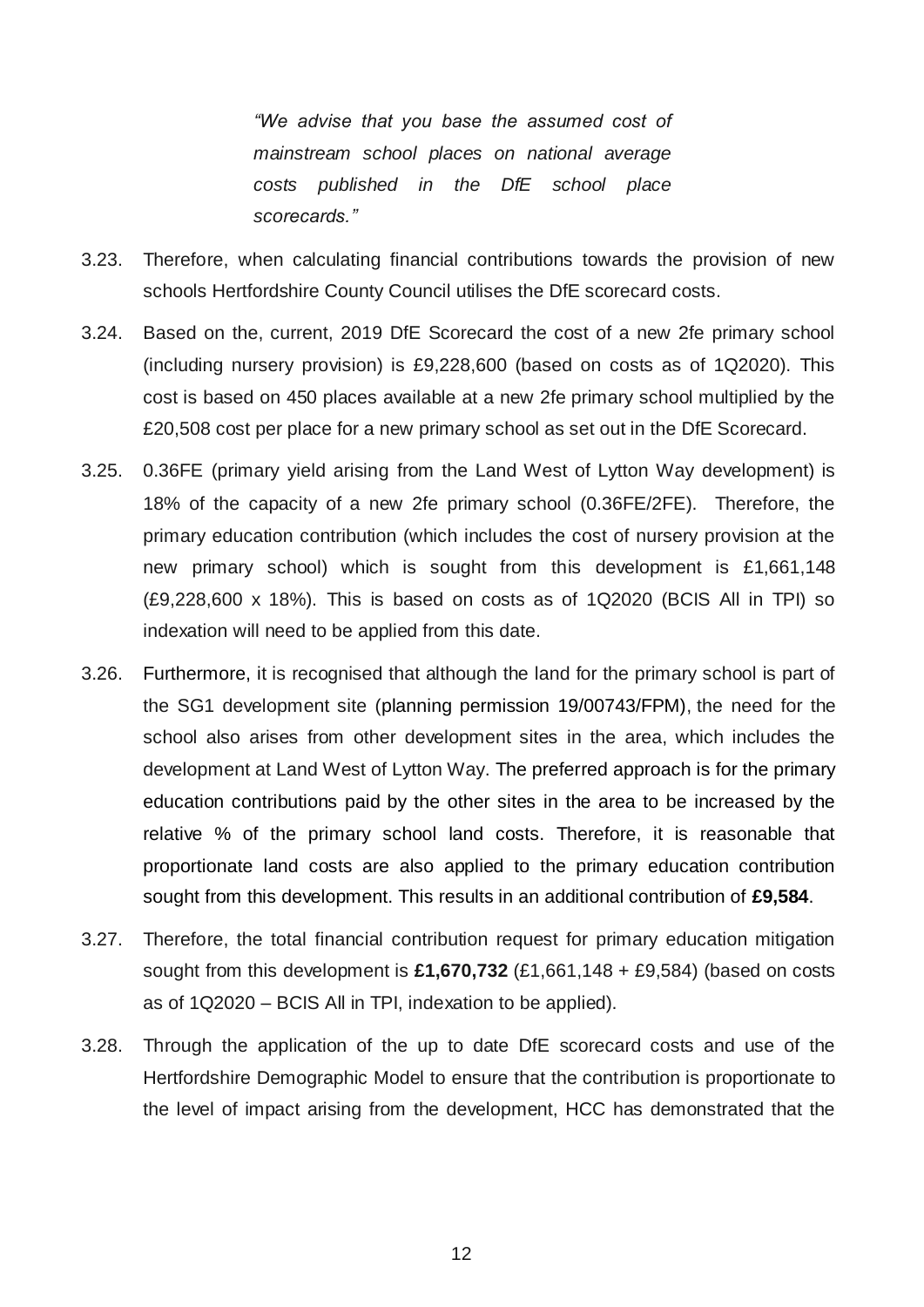requested financial contribution of £1,670,732, towards primary education mitigation, **is fairly and reasonably related in scale and kind to the development**.

3.29. The Government is clear that S106 obligations can be sought if they meet these statutory tests. It has clearly been demonstrated above that the primary education obligations do comply with the statutory tests, as set out within Regulation 122(2) of the Community Infrastructure Levy Regulations 2010 and paragraph 56 of the National Planning Policy Framework, and therefore should be secured.

## **CAR CLUB (HYBRID ELECTRIC VEHICLES)**

- *a) Necessary to make the development acceptable in planning terms.*
- 3.30. The proposed scheme is located in a highly sustainable location close to the town centre with good links to employment, public transport, retail and leisure opportunities. The scheme proposes to make improvements to walking and cycling links and provides policy-compliant levels of cycle parking.
- 3.31. The development proposes to provide lower than maximum levels of car parking spaces which, whilst promoting alternative sustainable forms of transport and benefitting the design of the scheme compared to increased levels of parking, requires alternatives which enable residents not to need their own car on-site. As such, the developer has proposed to fund two hybrid electric cars for use by residential members of a car club. This will ensure vehicles are available for those who do not own their own car, and as hybrid/electric engines have a reduced impact on carbon and pollution emissions compared to their petrol/diesel alternatives, are considered a sustainable form of transport.
	- *b) Directly related to the development*
- 3.32. The Travel Club, comprised of two hybrid electric vehicles, will be used solely by residents of the proposed scheme and will help to ensure that residents without their own car have a sustainable form of transport should they need to undertake a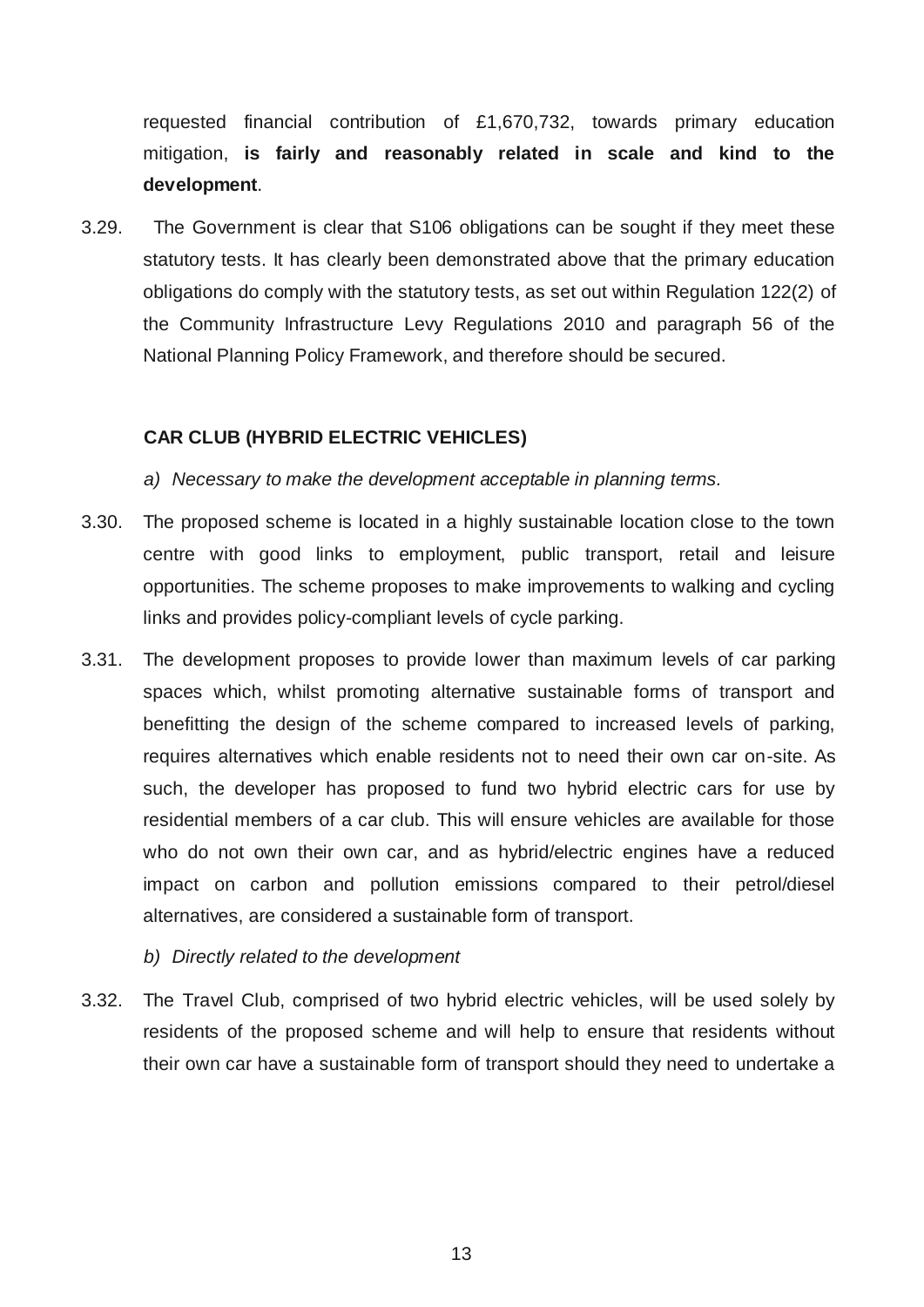journey they cannot do so by other sustainable forms of transport (train, bus, bike, walking etc).

*c) fairly and reasonably related in scale and kind to the development*

3.33. The financial contribution has been calculated to meet the cost of two hybrid/electric vehicles of an appropriate size and specification for a car club for this development.

# **TRAVEL PLAN MONITORING**

- *a) Necessary to make the development acceptable in planning terms.*
- 3.34. The appellant has submitted a Residential Travel Plan which aims to reduce trips associated with the development, identifying a range of initiatives supplemented by targets. A Travel Plan is necessary to support sustainable travel within Stevenage, in accordance with Policy IT4: Transport Assessments and Travel Plans of the Local Plan.
- 3.35. The appellant's Residential Travel Plan must be implemented prior to occupation of the site, as secured by draft planning condition. Travel Plans set targets over a number of years and therefore must be monitored over a prolonged period. Monitoring is carried out by the Highways Authority (Hertfordshire County Council) who sought the monitoring fee to enable them to undertake their monitoring responsibilities.
	- *b) Directly related to the development*
- 3.36. Proper independent monitoring is necessary to ensure each Travel Plan provides the appropriate mitigation. The associated fee to cover the costs of monitoring will be spent monitoring this specific development and will look to assist in mitigation the traffic impact of this development. As such, the obligation is considered directly related to the development.

*c) fairly and reasonably related in scale and kind to the development*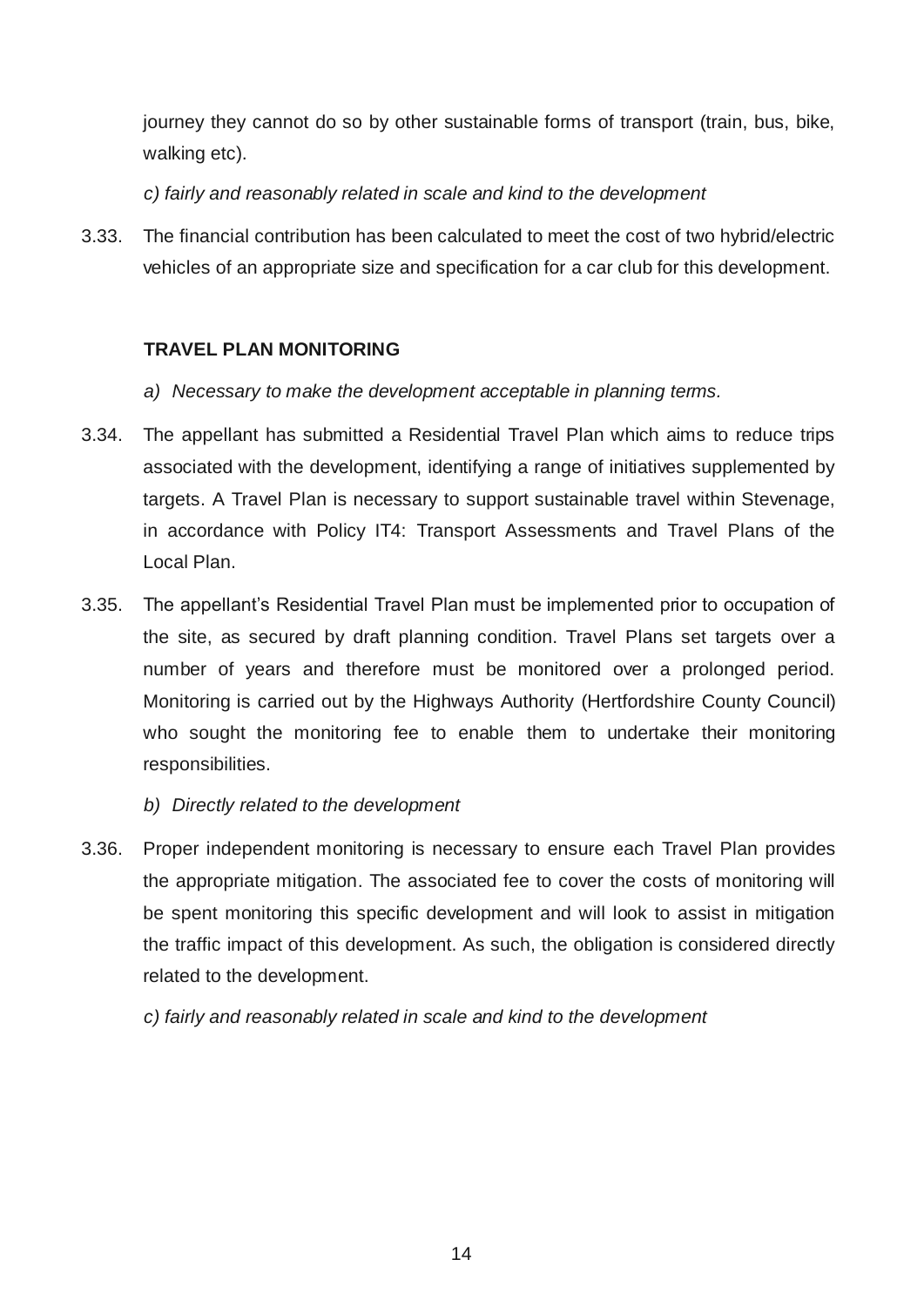3.37. The Highways Authority charges a set fee of £6,000 for monitoring Travel Plans (or sometimes £6,000 per phase if part of a multi-phase development). This amount is considered fair and reasonable for the appellant's scheme.

#### **NHS GP PROVISION**

- *a) Necessary to make the development acceptable in planning terms.*
- 3.38. Policy SP5: Infrastructure sets out that all development will be expected to contribute fairly towards the demands it places on health facilities either by way of on-site provision, off-site provision or a financial contributions toward off-site facilities.
- 3.39. The development does not provided health facilities on- or off-site and the NHS considered that a financial obligation would be appropriate.
	- *b) Directly related to the development*
- 3.40. The scheme will place a direct demand on local GP facilities within borough due to an increase in people registering with GP practices. There is limited capacity at the existing GP practices in Stevenage, particularly nearby to the development site. The NHS provided information of two appropriate potential expansion schemes to nearby practices which will be implemented to meet future additional demand.

*c) fairly and reasonably related in scale and kind to the development*

- 3.41. The size of the financial contribution was negotiated during the original determination of the application following a disagreement in methodology of how to calculate future demand placed on GP services specifically from this new scheme.
- 3.42. The NHS initially requested a financial payment based on a calculation of 2.4 people living in each flat creating 1,382 new patient registrations. Upon discussion, a contribution was agreed to take into account that among the biggest drivers of household formation are people living longer and downsizing, and that a significant number of new homes house people already living within the area, who will already be registered with a GP. As such, the applicant proposed that whilst there will be an increase in households, a significant number are meeting a decline in household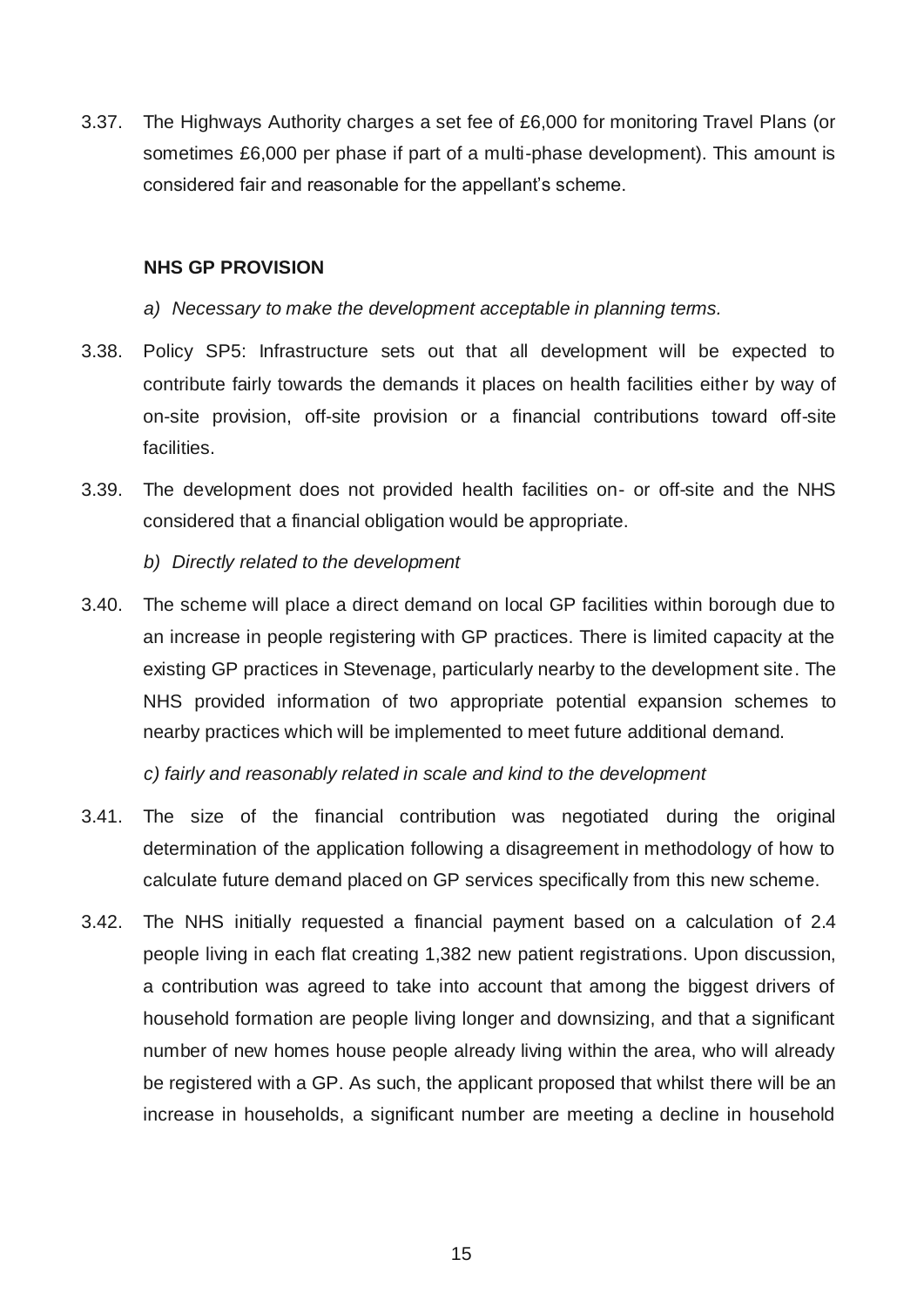size and that only 20% of the household growth is from new households. In view of this, the applicant contends that only 20% of the contribution towards GP provision is required and are therefore prepared to pay 20% of the requested contribution. This amounts to £81,538.00 and is considered acceptable by the Council.

#### **MONITORING FEE**

- *a) Necessary to make the development acceptable in planning terms.*
- 3.43. There is a need to monitor the Section 106 to ensure monies are received when triggers are met, are subsequently spent on the delivery of the necessary infrastructure, and that public records are kept and maintained accurately. This monitoring is undertaken by the Council and can be a time-consuming task which for large schemes can remain ongoing for the best part of a decade depending on progress with a scheme and the agreed triggers.
	- *b) Directly related to the development*
- 3.44. Paragraph 036 Reference ID: 23b-036-20190901 (revision date: 01 09 2019) states that authorities can charge a monitoring fee through Section 106 agreements to cover the cost of monitoring and reporting and that fees can be a fixed percentage of the total value of the section 106 agreement. Fees must be proportionate and reasonable and authorities could consider setting a cap to ensure that any fees are not excessive. This is the approach the Council has taken to setting S106 monitoring fees.

*c) fairly and reasonably related in scale and kind to the development*

- 3.45. The Council's approach to setting monitoring fees is included with the Developer Contributions SPD. In line with the PPG, the Council charges a fixed percentage of 2.5% of the total of the unindexed financial obligations secured through the S106, or £70 (whichever is higher) with a maximum cap of £25,000.
- 3.46. If the outcome of the appeal is that an obligation related to primary education is required, the total financial obligations secured through the S106 will be over £1,000,000 and therefore the monitoring fee will be the maximum cap of £25,000.